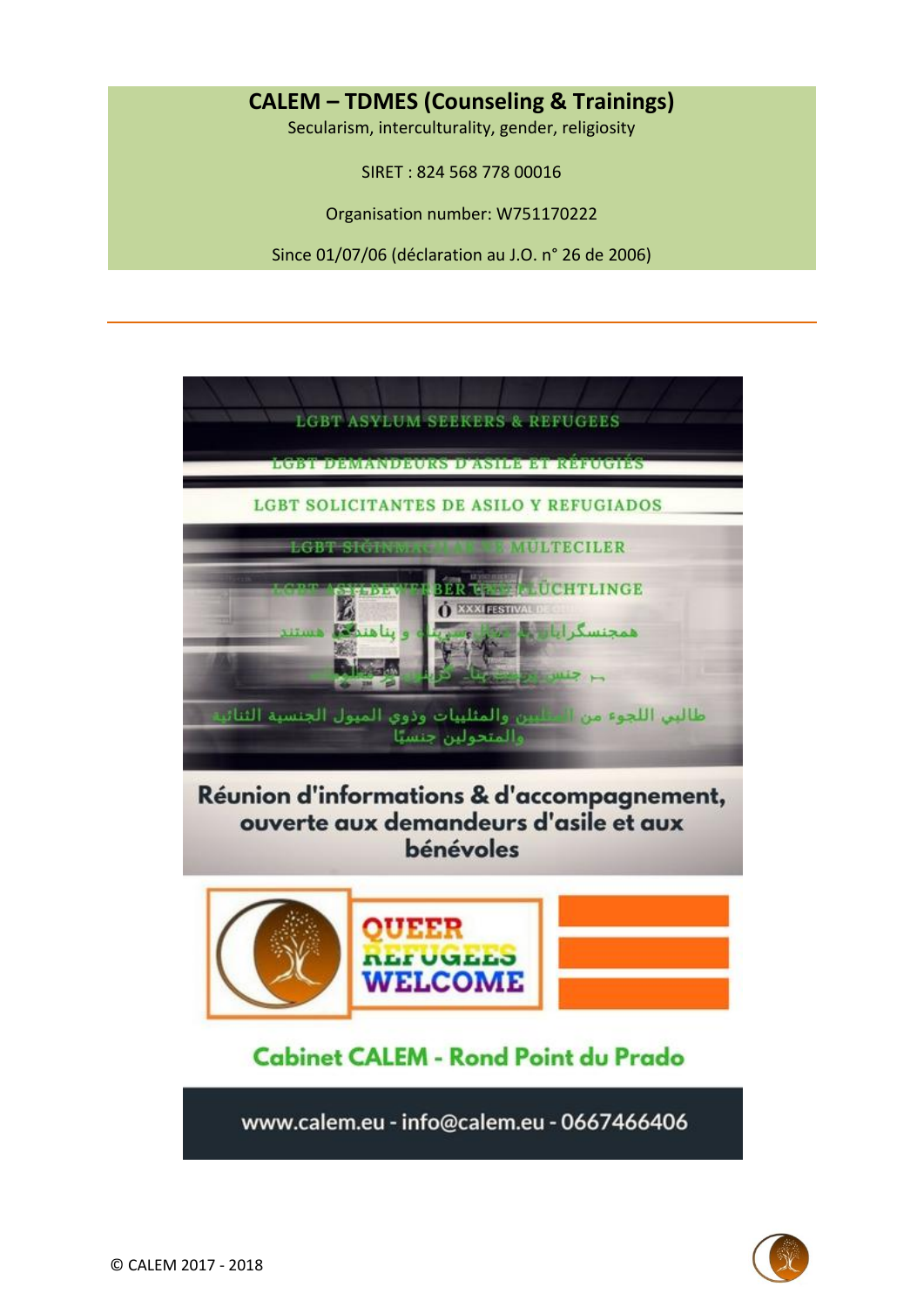## **USEFUL INFORMATION:**

- \* [Can I apply for asylum in France as an LGBT + refugee -](mailto:http://www.gisti.org/spip.php?article5153) Click here
- \* [How can I prove that I am a homosexual or transgender or queer? Click here](mailto:http://m.slate.fr/story/100943/droit-dasile-preuve-homosexualite)

 \* [Associations that will help you to be recognized by the OFPRA \(national agency for the](mailto:https://ofpra.gouv.fr/sites/default/files/atoms/files/decision_du_2_mars_2017_habilitation_associations.pdf)  [examination of the asylum seekers cases\) -](mailto:https://ofpra.gouv.fr/sites/default/files/atoms/files/decision_du_2_mars_2017_habilitation_associations.pdf) Click here

 \* How to write my story for OFPRA (crescendo beginning, then detailed explanation, and a final culmination):

- 1. Childhood, the discovery of homosexuality.
- 2. Difficulties with family and friends.
- 3. Adulthood and first love; same-sex partners etc.
- 4. LGBT + community in your country and in France: proof of membership (FB screenshots etc.)
- 5. Problems encountered in the country; the inability to return home
- 6. Put only the essential information (2 pages maximum recommended)
- 7. Recall after each point why you are in danger if you return home

## **FAQ - other information:**

 \* If you choose to marry or establishe a PCS with your partner, and if this procedure is successful, you will have to go back to your home country to ask for a marital visa (in some countries this procedure is dangerous ...)

 \* We can put you in touch with (gay-friendly) doctors, psychologists, lawyers who will support you in a suitable way in your asylum demand. Contact Us

 \* You can have (for free) French courses, legal assistance, universal medical aid and free medical consultations. Contact Us

 \* How to obtain legal aid, social worker, the right to work in France (if the procedure lasts more than 9 months), as asylum seekers? Contact Us

Monthly meeting at the Institut CALEM (Marseille, address sent by email:<mailto:info@calem.eu> -0667466406). Group discussions, counseling; we may provide you with a recommendation to add to your file. All asylum seekers and potential volunteers are welcome.